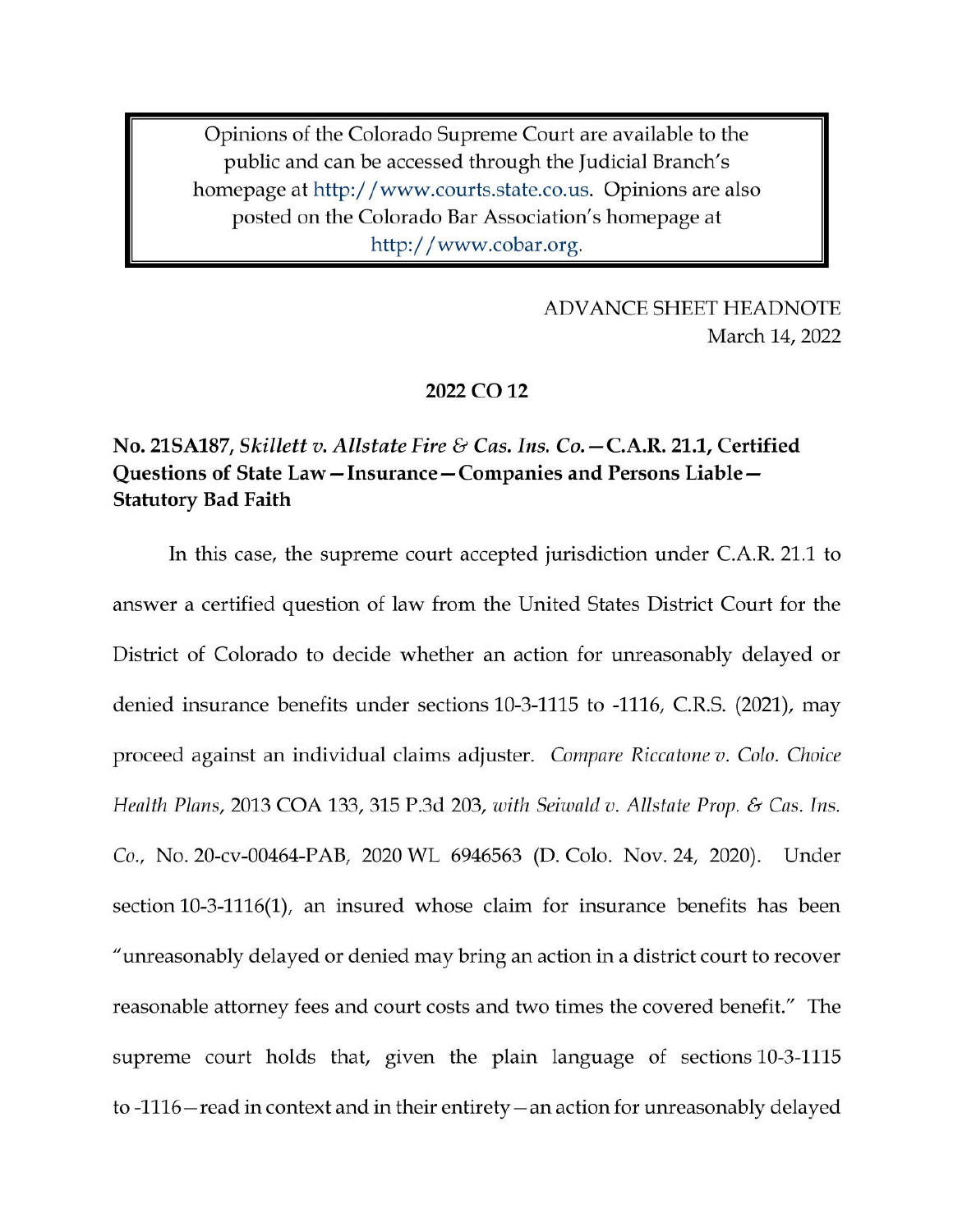or denied insurance benefits proceeds against an insurer, not an individual adjuster.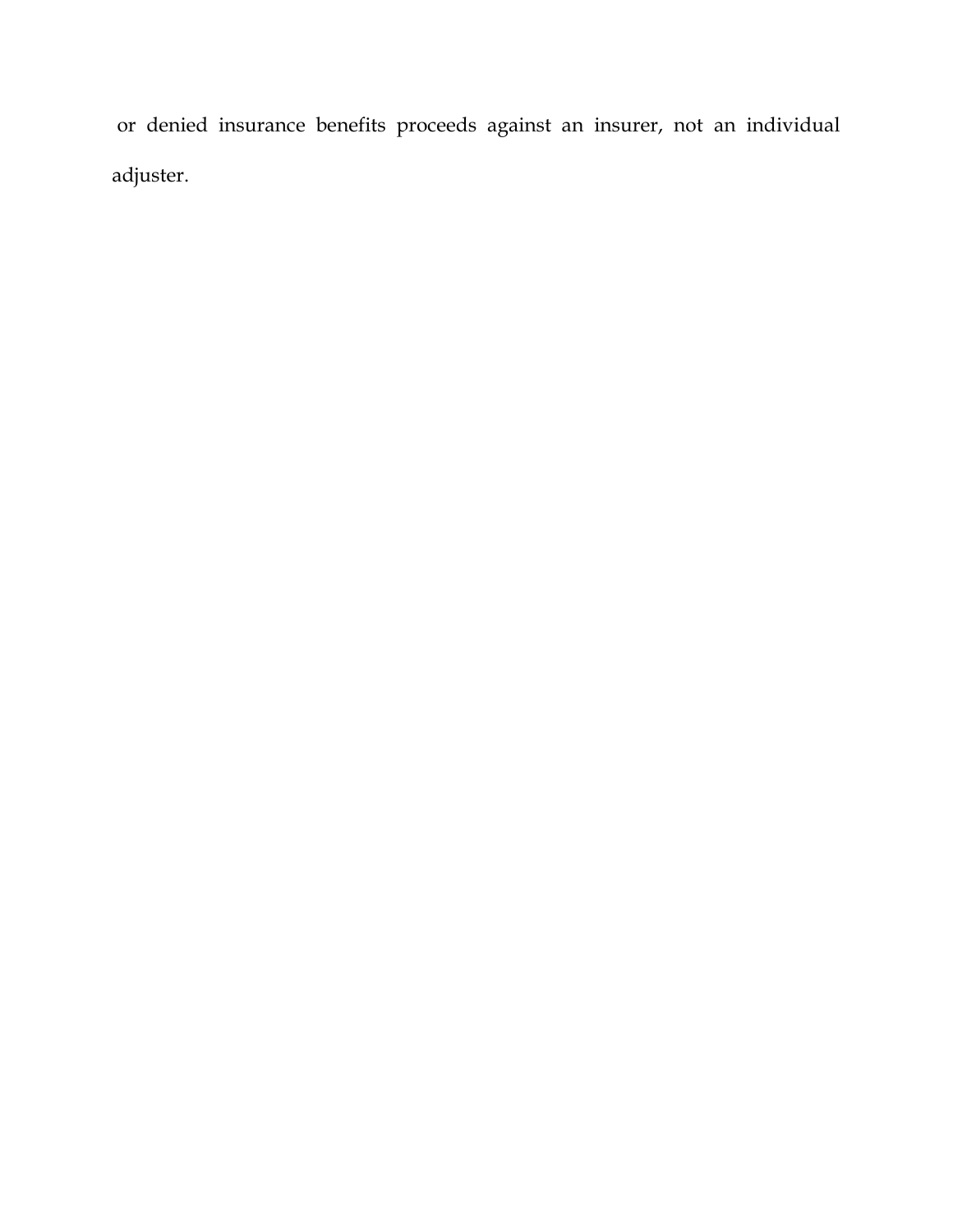#### **The Supreme Court of the State of Colorado**

2 East 14th Avenue • Denver, Colorado 80203

#### **2022 CO 12**

#### **Supreme Court Case No. 21SA187**

*Certification of Question of Law* United States District Court for the District of Colorado Case No. 21-cv-956-MEH

#### **Plaintiff:**

Alexis Skillett,

v.

#### **Defendants:**

Allstate Fire and Casualty Insurance Company, d/b/a Allstate Insurance Company and Collin Draine.

# **Certified Question Answered**

*en banc* March 14, 2022

## **Attorneys for Plaintiff:**

Franklin D. Azar & Associates, P.C. Dylan Unger Joseph A. Sirchio DezaRae D. LaCrue *Aurora, Colorado*

Ogborn Mihm, LLP Thomas D. Neville *Denver, Colorado*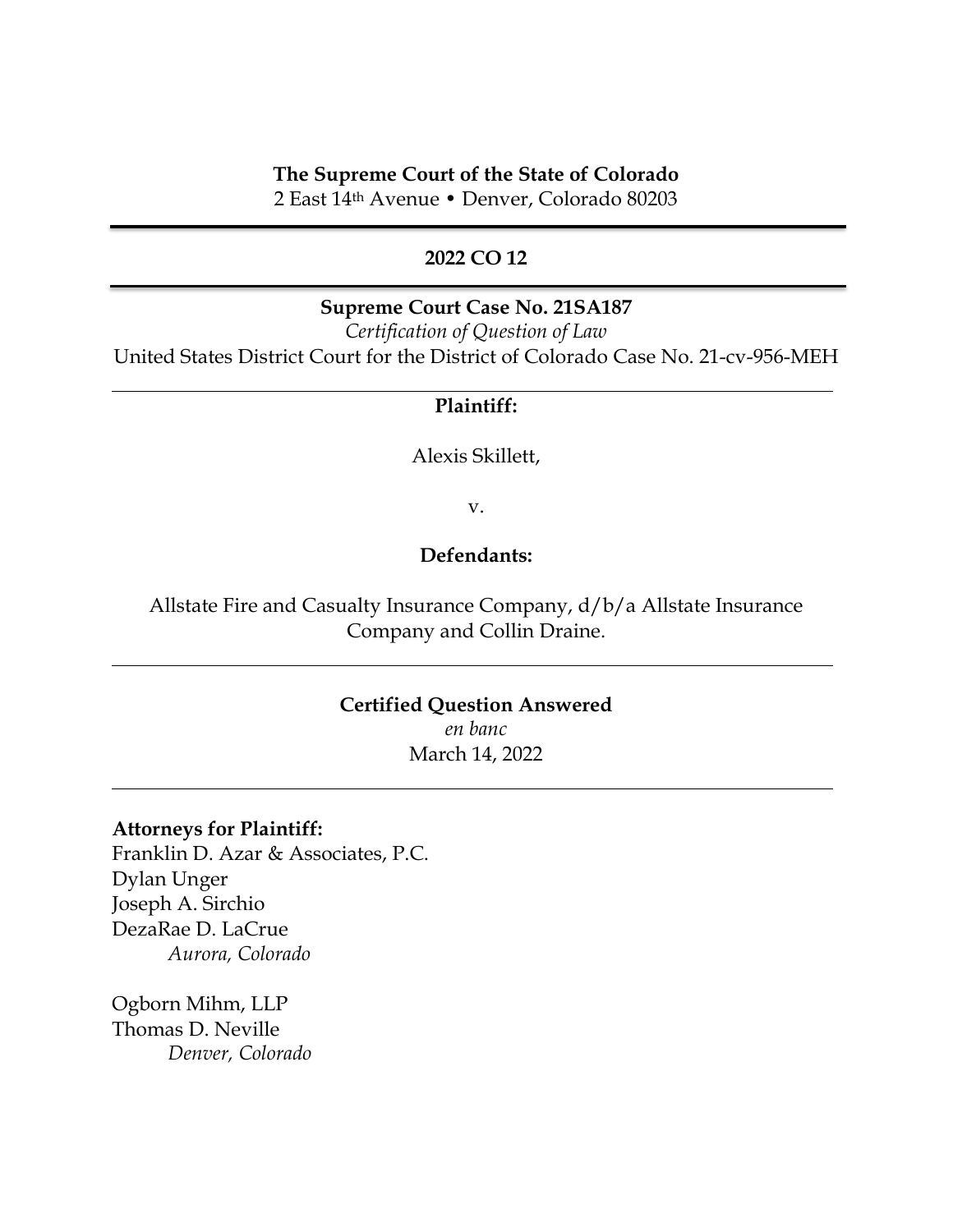## **Attorneys for Defendant Allstate Fire and Casualty Insurance Company:**

Campbell, Wagner, Frazier & Dvorchak, LLC Colin C. Campbell Rebecca K. Wagner Kirstin M. Dvorchak *Greenwood Village, Colorado*

#### **Attorneys for Defendant Collin Draine:**

Spencer Fane LLP Terence M. Ridley Evan Stephenson Kayla Scroggins-Uptigrove William M. Brophy *Denver, Colorado*

## **Attorneys for Amici Curiae American Property Casualty Insurance Association and National Association of Mutual Insurance Companies:**

Betts Patterson & Mines David G. Eckberg *Seattle, Washington*

## **Attorneys for Amicus Curiae Chamber of Commerce of the United States of America:**

Holland & Hart LLP Stephen G. Masciocchi Nicholas W. Katz *Denver, Colorado*

## **Attorneys for Amicus Curiae Coalition Against Insurance Fraud:**

Greenberg Traurig, LLP Harriet M. Retford *Denver, Colorado*

## **Attorneys for Amici Curiae Colorado Civil Justice League and Colorado Defense Lawyers Association:**

Sutton Booker P.C. Katie B. Johnson Lily E. Nierenberg *Denver, Colorado*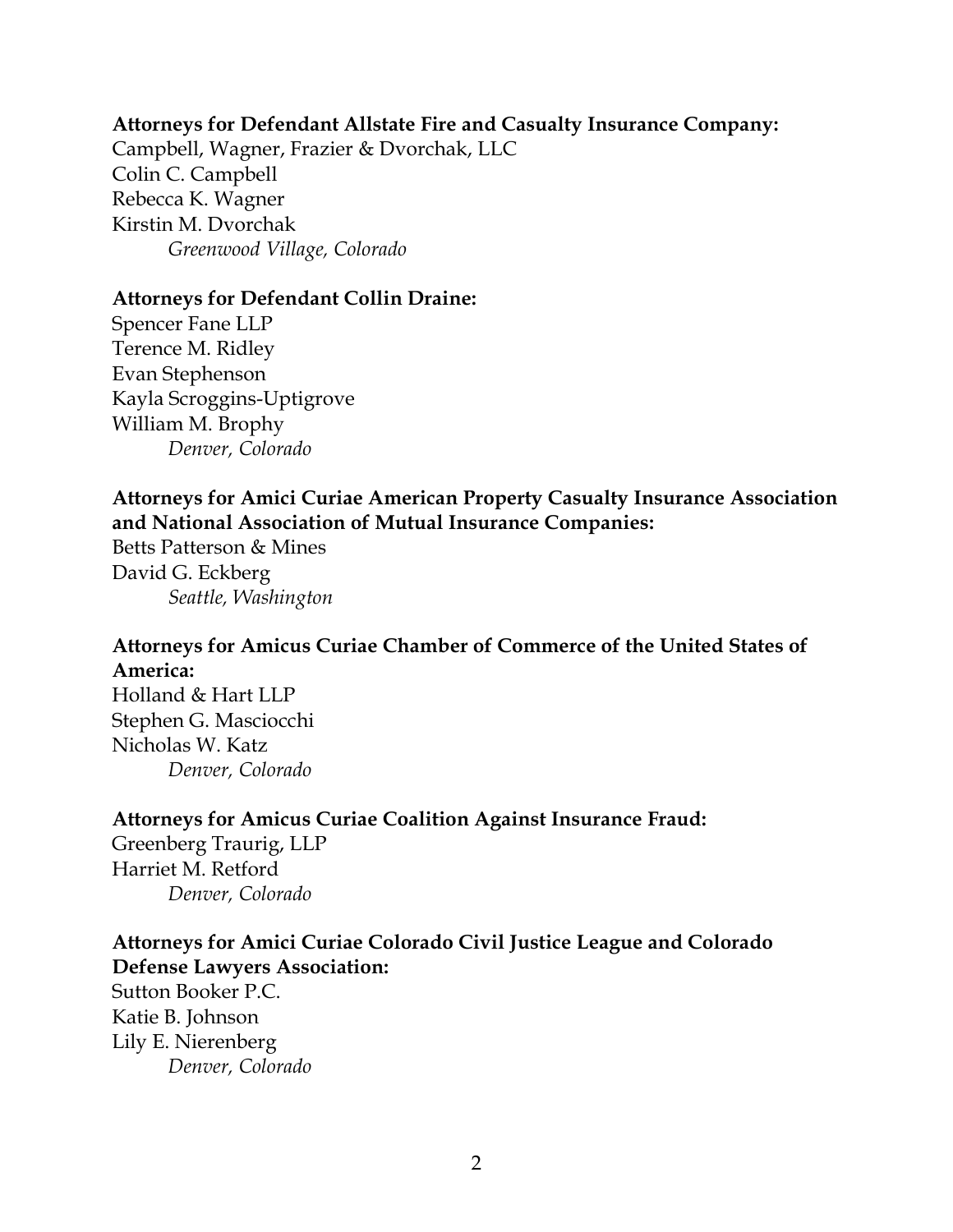## **Attorneys for Amicus Curiae Colorado Claims Association:**

Tucker Holmes, P.C. Winslow R. Taylor, III Robert S. Hunger *Centennial, Colorado*

Ruebel & Quillen LLC Jeffrey Clay Ruebel *Westminster, Colorado*

## **Attorneys for Amicus Curiae State Farm Mutual Automobile Insurance Company:**

Lehotsky Keller LLP Katherine C. Yarger *Aurora, Colorado*

**JUSTICE HART** delivered the Opinion of the Court, in which **CHIEF JUSTICE BOATRIGHT, JUSTICE MÁRQUEZ**, **JUSTICE HOOD**, **JUSTICE GABRIEL**, **JUSTICE SAMOUR,** and **JUSTICE BERKENKOTTER** joined.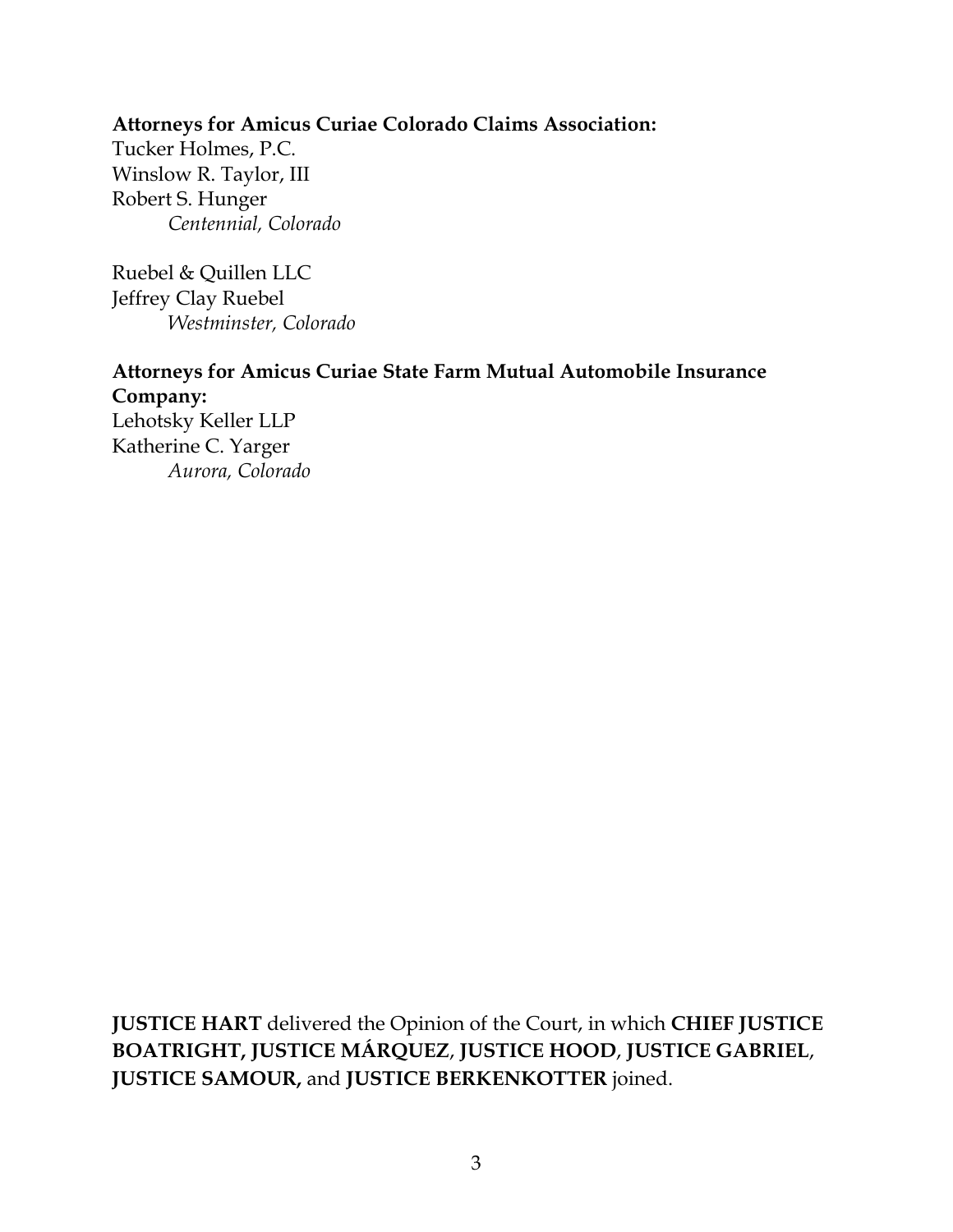JUSTICE HART delivered the Opinion of the Court.

¶1 We accepted jurisdiction under C.A.R. 21.1 to answer a certified question of law from the United States District Court for the District of Colorado regarding the potential liability of insurance adjusters under sections 10-3-1115 to -1116, C.R.S. (2021). Specifically, the certified question asks:

Whether an employee of an insurance company who adjusts an insured's claim in the course of employment may for that reason be liable personally for statutory bad faith under Colorado Revised Statutes Sections 10-3-1115 and -1116 ("Statutes").

Given the plain statutory language, we answer that question in the negative. An action for unreasonably delayed or denied insurance benefits under Colorado law may be brought against an insurer, not against an individual adjuster acting solely as an employee of the insurer.

#### **I. Facts and Procedural History**

¶2 On July 3, 2020, Alexis Skillett was involved in a car accident. At the time of the accident, Allstate Fire and Casualty Insurance Company ("Allstate") insured Skillett under a policy that included underinsured motorist coverage. Skillett settled with the at-fault driver and his insurer and also filed a claim with Allstate for underinsured motorist benefits.

¶3 Allstate assigned one of its employees, Collin Draine, to handle Skillett's claim. Draine was not a party to the insurance contract between Skillett and Allstate, and he handled Skillett's claim solely in his capacity as an Allstate claims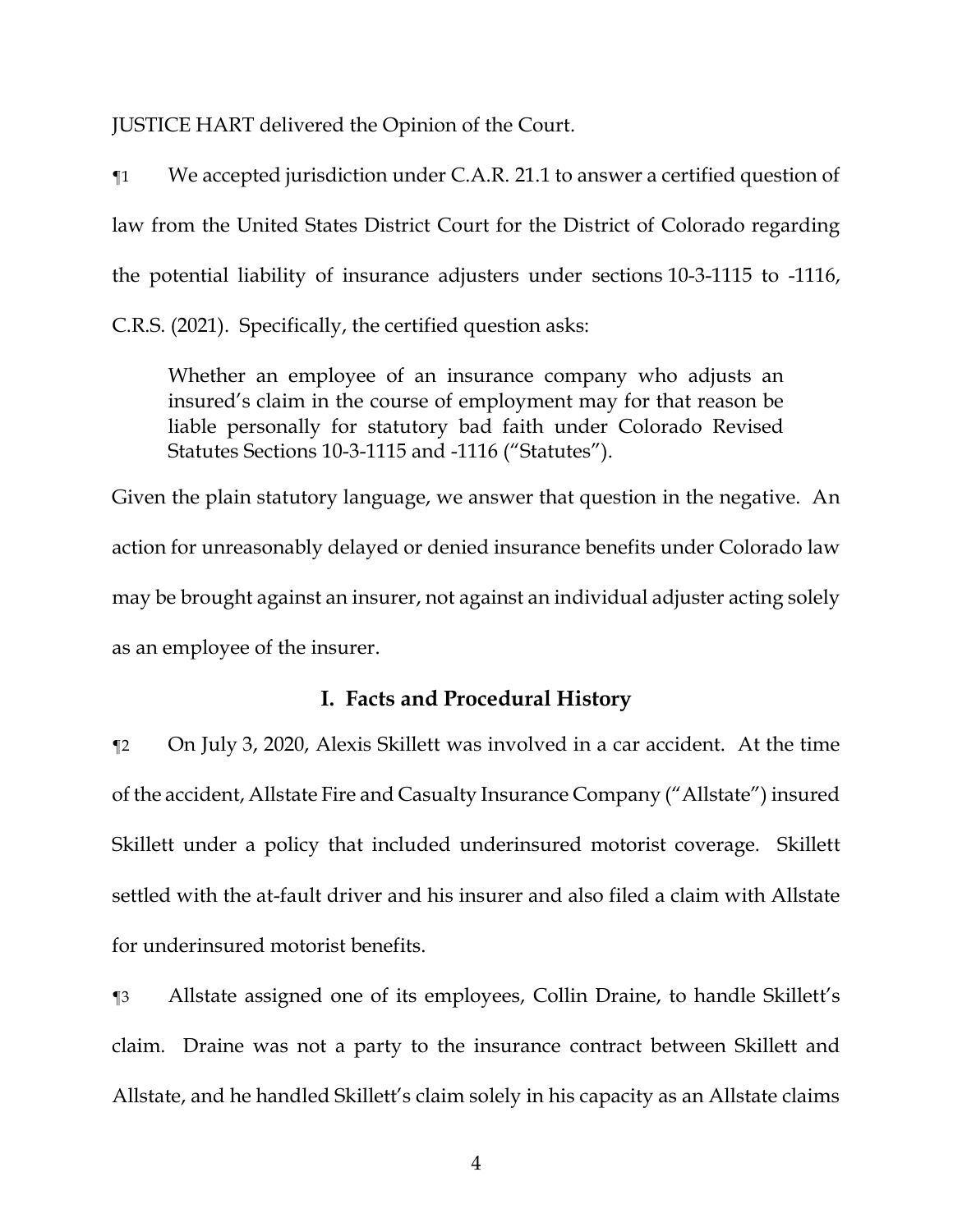adjuster. He concluded that Skillett was not entitled to underinsured motorist benefits. Accordingly, Allstate denied Skillett those benefits.

¶4 Skillett filed suit in Denver District Court, naming both Allstate and Draine as defendants. Her claims against Allstate included breach of contract, statutory bad faith, and common law bad faith. As to Draine, she alleged that he had personally violated section 10-3-1116, which creates a cause of action for insureds whose insurance benefits have been unreasonably delayed or denied.

¶5 Draine and Skillett are both Colorado residents, which ordinarily requires that the case remain in state court because federal courts lack jurisdiction over most exclusively state law claims. *See* 28 U.S.C. § 1332(a)(1) (allowing federal courts to exercise diversity jurisdiction over state law claims in suits by citizens of different states). Allstate nonetheless removed the case to federal court, arguing that Draine had been fraudulently joined to thwart diversity jurisdiction, *see Dutcher v. Matheson*, 733 F.3d 980, 988 (10th Cir. 2013), and that the federal court did in fact have jurisdiction. According to Allstate, Skillett could not possibly recover from Draine under section 10-3-1116, as that section only provides a cause of action against a claimant's insurer—not against an insurer's employees. Thus, if the complaint included only the proper parties (Skillett and Allstate), it would satisfy federal jurisdictional requirements.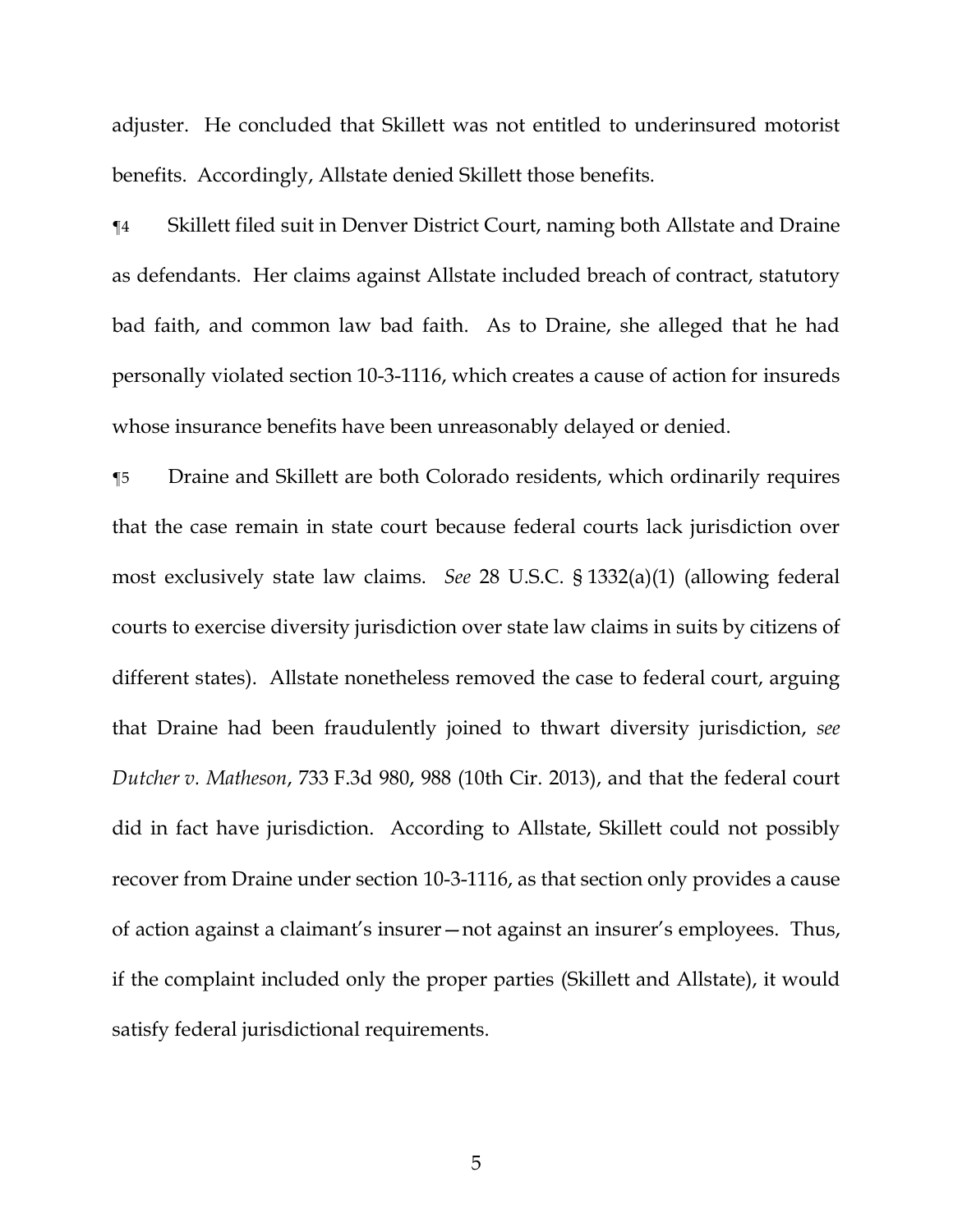¶6 The federal district court determined that Allstate raised an important, unsettled question of Colorado law, and it certified that question to this court. In doing so, the court noted that uncertainty about the proper interpretation of the statute had been created by a conflict between the court of appeals' decision in *Riccatone v. Colorado Choice Health Plans*, 2013 COA 133, 315 P.3d 203, and the decision in *Seiwald v. Allstate Property & Casualty Insurance Co.*, No. 20-cv-00464-PAB, 2020 WL 6946563 (D. Colo. Nov. 24, 2020). In *Riccatone*, a division of the court of appeals concluded that the Statutes provided a cause of action only against an insurer and not against individual employees of an insurer. ¶¶ 43–45, 315 P.3d at 210–11. In *Seiwald*, the federal district court found that the Statutes could plausibly be interpreted to create a cause of action against an individual insurance adjuster. 2020 WL 6946563, at \*3. Recognizing the need to resolve this conflict, we accepted jurisdiction.

#### **II. Analysis**

¶7 We begin by discussing the applicable standard of review. We then analyze the plain language of the statute, concluding that a statutory claim for unreasonable delay or denial of insurance benefits is available against the insurer, not an individual adjuster.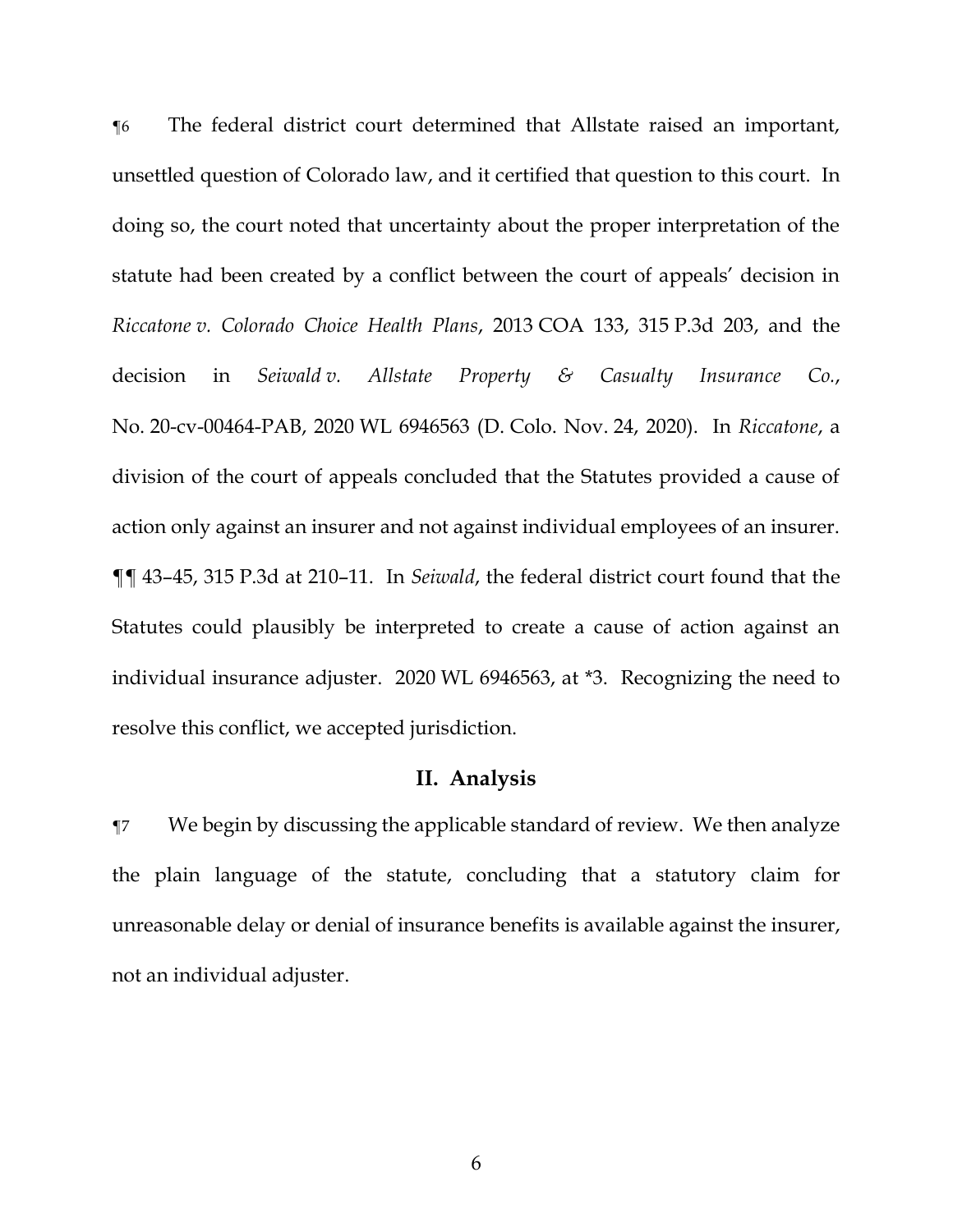#### **A. Standard of Review and Canons of Construction**

¶8 Under C.A.R. 21.1(a), we may answer questions of law certified to this court by a federal court when they "may be determinative of the cause then pending in the certifying court and as to which it appears to the certifying court that there is no controlling precedent in the decisions of the supreme court." Our review of such questions is de novo. *Gale v. City & Cnty. of Denver*, 2020 CO 17, ¶ 13, 500 P.3d 351, 354.

¶9 When interpreting a statute, we aim to give effect to the intent of the General Assembly, looking first to the plain and ordinary meaning of the text. *Am. Fam. Mut. Ins. Co. v. Barriga*, 2018 CO 42, ¶ 8, 418 P.3d 1181, 1183. In so doing, we consider the statute in context and in its entirety; give "consistent, harmonious, and sensible effect to all of its parts[;] and avoid[ ] constructions that would render any words or phrases superfluous or lead to illogical or absurd results." *Pineda*-*Liberato v. People*, 2017 CO 95, ¶ 22, 403 P.3d 160, 164. If the statutory language is clear, "we need look no further." *Id.*

## **B. An Action for Unreasonable Delay or Denial of Insurance Benefits Proceeds Against an Insurer**

¶10 In 2008, the General Assembly enacted "An Act Concerning Strengthening Penalties for the Unreasonable Conduct of an Insurance Carrier." Ch. 422, sec. 5, §§ 10-3-1115 to -1116, 2008 Colo. Sess. Laws 2171, 2172–74. The law created, inter alia, two new provisions: (1) section 10-3-1115, which prohibits the unreasonable

7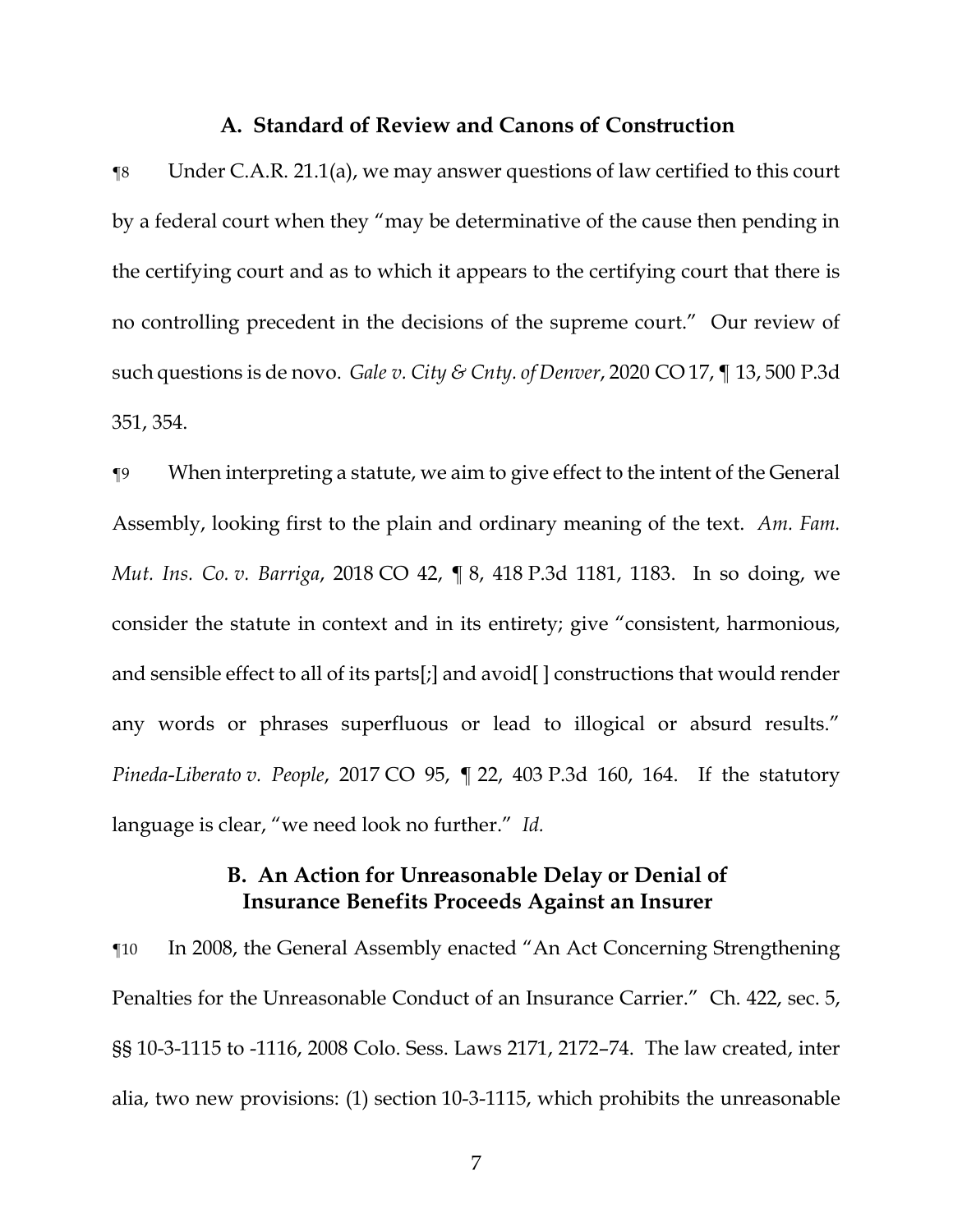delay or denial of payment for a claim for insurance benefits, and (2) section 10-3-1116(1), which establishes a cause of action for an insured whose claim for insurance benefits has been unreasonably delayed or denied.

¶11 Specifically, section 10-3-1115(1)(a) announces the following prohibition: "A person engaged in the business of insurance shall not unreasonably delay or deny payment of a claim for benefits owed to or on behalf of any first-party claimant." And section 10-3-1116(1) creates a cause of action under the following circumstances: "A first-party claimant as defined in section 10-3-1115 whose claim for payment of benefits has been unreasonably delayed or denied may bring an action in a district court to recover reasonable attorney fees and court costs and two times the covered benefit."

¶12 Skillett argues that these provisions allow first-party claimants to bring suit not only against their insurers, but also against individual insurance adjusters. In support of this argument, she points out that section 10-3-1115(1)(a) refers to "[*a*] *person* engaged in the business of insurance." (Emphasis added.) She then looks to section 10-3-1102(3), C.R.S. (2021), which defines "person" in part 11 of Title 10 to include "adjusters." Although the court of appeals had previously rejected this argument, *see Riccatone*, ¶¶ 43–45, 315 P.3d at 210–11, a federal court recently accepted it, *Seiwald*, 2020 WL 6946563, at \*3, leaving uncertainty for both state and federal courts as to the proper interpretation of the Statutes.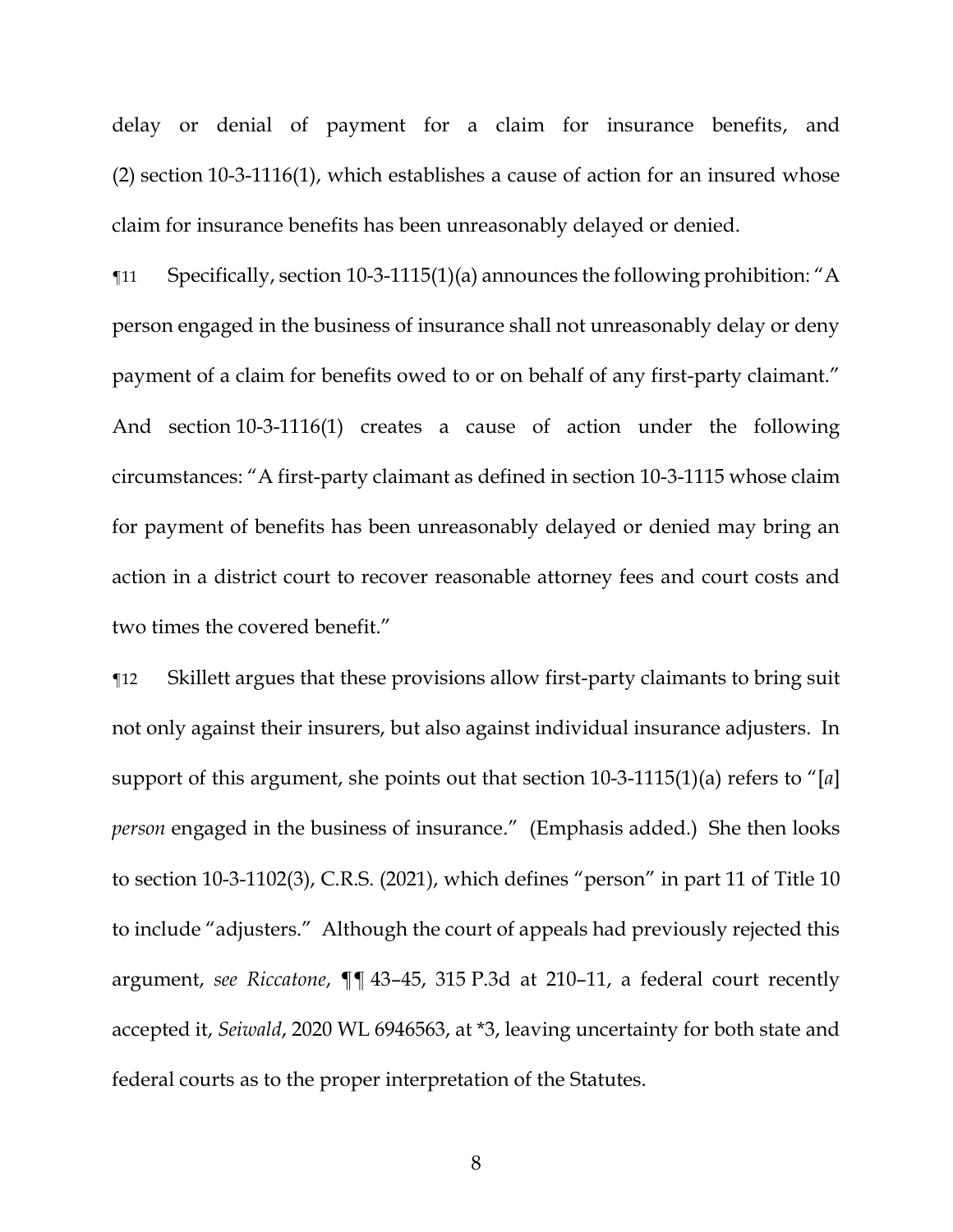¶13 In resolving that uncertainty, we note that Skillett is correct that section 10-3-1102(3) includes "adjusters" among "persons." But that section does not make its definitions absolute. Rather, those definitions apply "unless the context otherwise requires." § 10-3-1102. Throughout sections 10-3-1115 and 10-3-1116, the context makes clear that first-party claimants whose insurance claims have been unreasonably delayed or denied may bring suit against their insurers, but not against individual claims adjusters.

¶14 Most importantly, section 10-3-1115(2) establishes the standard by which a cause of action for unreasonable delay or denial of insurance payments is measured, explaining that, "for the purposes of an action brought pursuant to this section and section 10-3-1116, *an insurer's* delay or denial was unreasonable if *the insurer* delayed or denied authorizing payment of a covered benefit without a reasonable basis for that action." (Emphases added.) In other words, insureds may bring suit under section 10-3-1116(1), and section 10-3-1115(2) explains what they must show to prove unreasonable delay or denial; namely, that the *insurer*'s delay or denial was "without a reasonable basis." § 10-3-1115(2); *see also Am. Fam. Mut. Ins. Co.*, ¶ 9, 418 P.3d at 1184 (explaining that sections 10-3-1115 and 10-3-1116 "operate concomitantly through cross-reference").

¶15 Reading these provisions to allow for adjuster liability leaves unnecessary statutory gaps. Under such a reading, section 10-3-1115(2) would explain what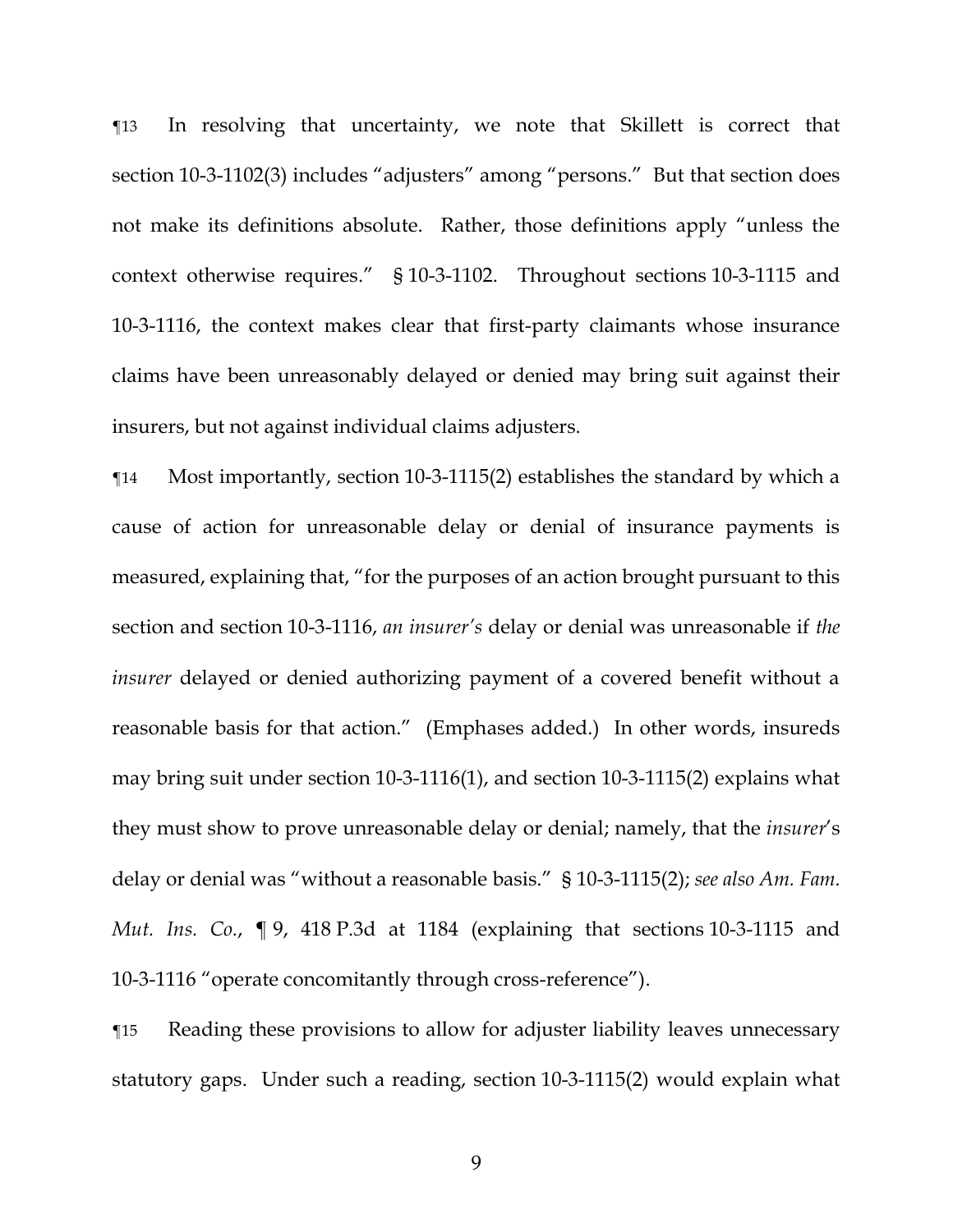standard applies when assessing whether an insurer's delay or denial was unreasonable, but it would offer no guidance for evaluating an adjuster's conduct. That, presumably, would be left for judicial development, but without legislative guidance. Moreover, section 10-3-1115(2) refers to instances where the insurer "delayed or denied *authorizing payment* of a covered benefit." (Emphasis added.) Because the insurer—not any individual employee—authorizes payment, this language indicates that an action for unreasonable delay or denial of insurance benefits is triggered by a decision of the insurer, not the adjuster.

¶16 Similarly, section 10-3-1116(1) allows first-party claimants to bring suit when their "claim for *payment of benefits* has been unreasonably delayed or denied." (Emphasis added.) The "payment of benefits" is made by and on behalf of the insurer—not the adjuster. Likewise, "first party-claimants" are those who "assert[] an entitlement to benefits owed . . . *under an insurance policy*."  $\S 10-3-1115(1)(b)(I)$  (emphasis added). Insurers and insureds – not adjusters – are the parties to an insurance policy. They are the ones who undertake obligations under such policies, and it is the insurer—not the adjuster—who may be obligated to pay insurance benefits. And section 10-3-1116(1) allows first-party claimants whose claims for benefits are unreasonably delayed or denied to recover "reasonable attorney fees and court costs and *two times the covered benefit*." (Emphasis added.) It would seem odd to allow an insured to recover two times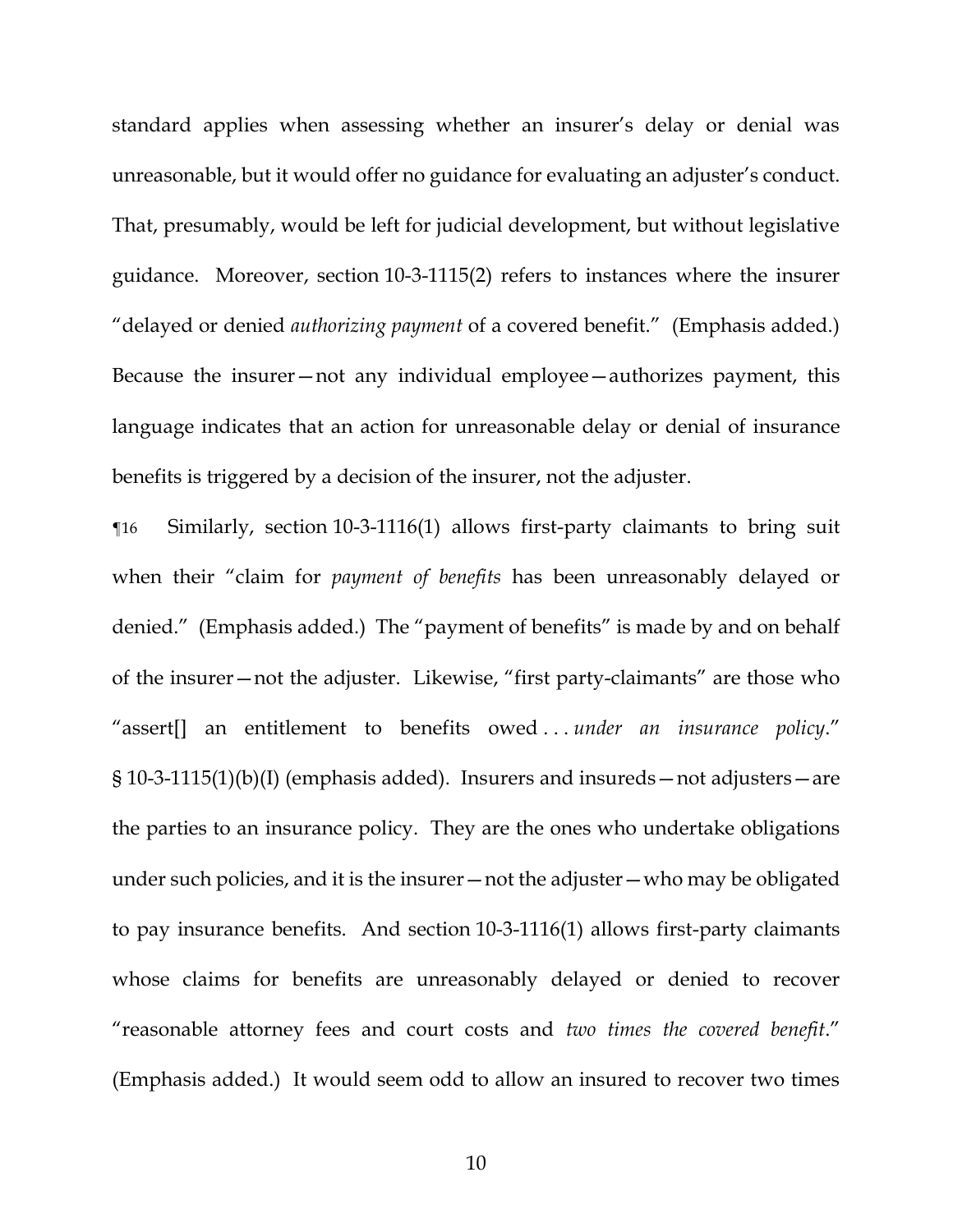the covered benefit from an adjuster, who is not a party to the insurance policy that establishes the covered benefit and has not otherwise undertaken any obligation to pay the covered benefit.

¶17 Other parts of the statutory context likewise indicate that an action for unreasonably delayed or denied insurance benefits proceeds against the insurer. Under the statute's child support enforcement exemption, for example, sections 10-3-1115 and 10-3-1116 "do not apply to any claim payment that is delayed or denied because of *the insurer's* participation in the child support enforcement mechanism established in section 26-13-122.7, C.R.S." § 10-3-1115(7) (emphasis added). And under section 10-3-1118(5), C.R.S. (2021), "[*a*]*n insurer* is not liable for a claim . . . under sections 10-3-1115 and 10-3-1116 because *the insurer* solely provides the insured with the required amount of time" to respond to its written requests or to cure alleged failure to cooperate. (Emphases added.) These provisions carve out exceptions for the liability of insurers, yet make no reference to adjusters.

¶18 The only language in the Statutes that supports Skillett's argument is the use of the word "person" in section 10-3-1115(1)(a) and the attendant inclusion of "adjusters" as "persons" in section 10-3-1102(3). Given the statutory command that the definitions included in section 10-3-1102 only apply "unless the context

11